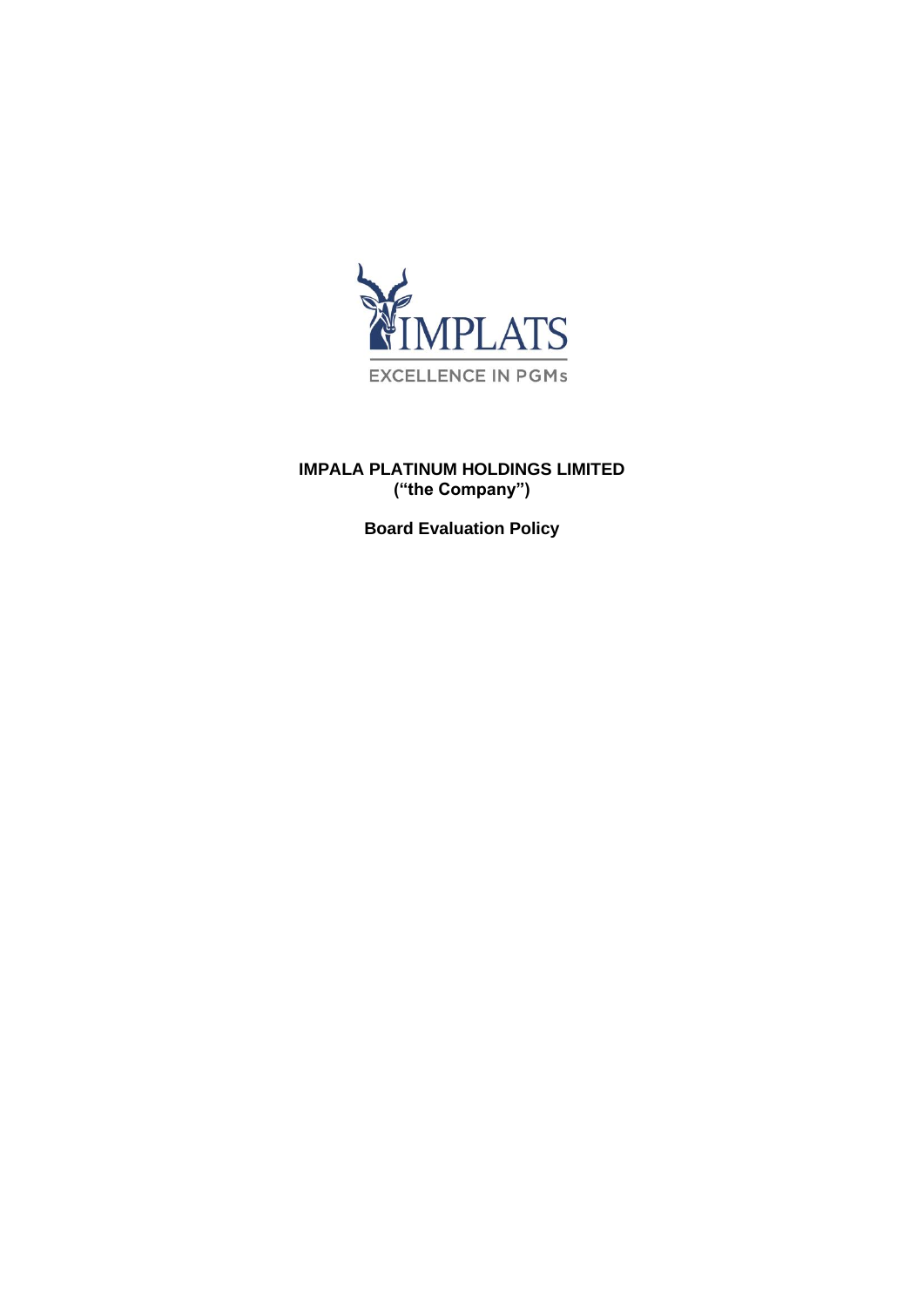# **1. Introduction**

The Company believes in conducting its affairs in a fair and transparent manner by adopting the highest standards of professionalism, integrity and ethical behaviour in consonance with the Company's Code of Ethics that applies to its employees and also the board of directors of Impala Platinum Holdings Limited ("the Board"). The primary objective of this policy is to ensure that individual directors of the Company and the board as a whole, work efficiently and effectively in fulfilling their functions, for the benefit of the Company and its stakeholders.

Therefore, in line with 7.3(f) of the Debt Listing Requirements and principle 9 of the King IV code on Corporate Governance, this policy establishes a framework for conducting periodical performance evaluations of the board as a whole, its committees, the Chairperson and its individual directors.

# **2. General Guidelines**

- 2.1. The Nomination, Governance and Ethics Committee ("the NGE Committee") has been empowered by the board to carry out the board evaluations with the assistance of the Company Secretary.
- 2.2. The NGE committee will ensure that there is an effectiveness evaluation on an annual basis. The board and committee evaluation shall be carried out every two years but in alternate years. Performance in general will be considered every year as part of the review of the composition of the board and its committees.
- 2.3. The board evaluations shall be facilitated in-house or through the assistance of an external independent assessor. The NGE Committee shall provide the evaluation criteria.
- 2.4. The Chairperson shall provide feedback to individual directors after their assessment and Lead independent director shall lead the evaluation of the Chairperson and provide feedback.

# **3. Process for Evaluations**

- 3.1. Evaluation of the Board
	- The Board shall evaluate its own performance, in accordance with the evaluation parameters set by the NGE committee.

### 3.2. Evaluation of the Board Committees

- The effectiveness of the committees shall be evaluated by the members in accordance with the evaluation parameters and questionnaire approved by the NGE Committee.
- The effectiveness of each committee chairperson shall be reviewed by their respective committee members on an annual basis.